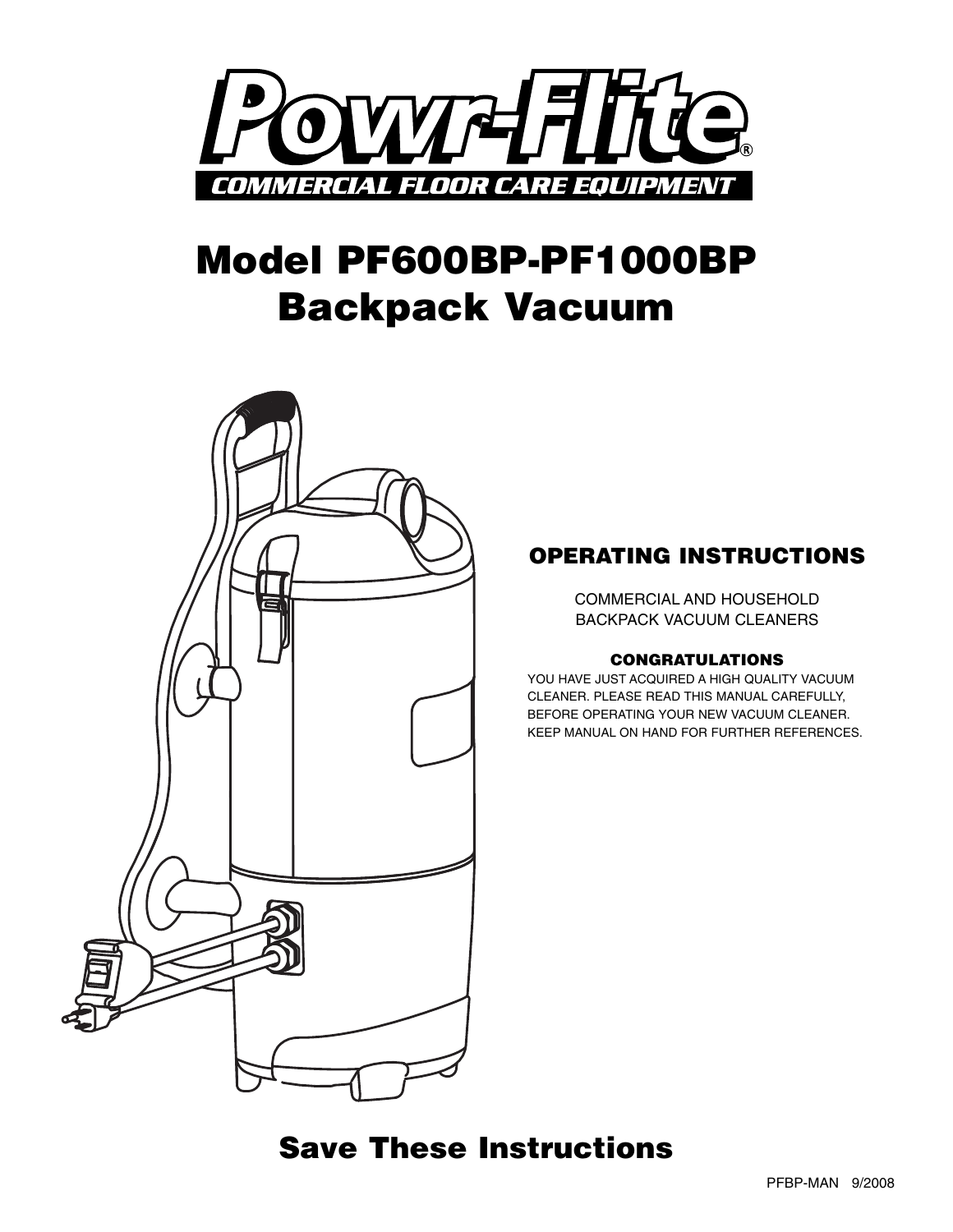## **SAVE THESE INSTRUCTIONS FOR FUTURE REFERENCE**

\*When using an electrical backpack vacuum cleaner, basic precautions should be followed. \*Read all instructions before using vacuum cleaner.

#### **WARNING**

#### **To reduce risk of fire, electric shock, or injury:**

- Do not use outdoors or on wet surfaces.
- Do not leave vacuum cleaner unattended when plugged in. Turn off the switch and unplug the electrical cord when not in use and before servicing.
- Do not allow to be used as a toy. Close attention is necessary when used by or near children.
- Use only as described in this manual. Use manufacturer's recommended attachments.
- Do not use with damaged cord or plug. If vacuum cleaner is not working as it should, has been dropped, damaged, left outdoors, or dropped into water, return it to a service center before using.
- Do not pull or carry by cord, use cord as a handle, close a door on cord, or pull a cord around sharp edges or corners. Do not run vacuum cleaner over cord. Keep cord away from heated surfaces.
- Do not use outlets with inadequate current carrying capacity. Only 16AWGx3 SJT extension cord should be used with machine.
- Turn off all controls before unplugging.
- Do not handle plug or vacuum cleaner with wet hands.
- Do not put any objects into openings. Do not use with any opening blocked, keep free of dust, lint, hair, and anything that may reduce airflow.
- This vacuum cleaner creates suction. Keep hair, loose clothing, fingers, and all parts of body away from openings.
- Do not pick up anything that is burning or smoking, such as cigarettes, matches or hot ashes. Do not use without dust bag in place. Use extra care when cleaning on stairs. Do not use to pick up flammable or combustible liquids such as gasoline, or use in areas where they may be present.
- Store your cleaner indoors in a cool, dry area.
- Do not unplug by pulling on cord. To unplug, grasp the plug, NOT THE CORD.

#### **THESE MODELS ARE GROUNDED, CONNECT TO A PROPERLY GROUNDED OUTLET ONLY - SEE GROUNDING INSTRUCTIONS.**

#### **GROUNDING INSTRUCTIONS**

This appliance must be grounded. If it should malfunction or breakdown, grounding provides a path of least resistance for electric current to reduce the risk of shock. This appliance is equipped with a cord having an equipment-grounding conductor and grounding plug. The plug must be inserted into an appropriate outlet that is properly installed and grounded in accordance with all local codes and ordinances.

**WARNING** - Improper connection of the equipment-grounding conductor can result in a risk of electric shock. Check with a qualified electrician or service person if you are in doubt as to whether the outlet is properly

grounded. Do not modify the plug provided with the appliance - if it will not fit the outlet, have a proper outlet installed by a qualified electrician.

This appliance is for use on a normal 120 volt circuit, and has a grounded plug that looks like the plug illustrated in sketch A. A temporary adapter that looks like the adapter illustrated in fig B and C may be used to connect this plug to a 2-pole receptacle as shown in fig B if a properly grounded outlet is not available. The temporary adapter should be used only until a properly grounded outlet (fig A) can be installed by a qualified electrician, The green colored rigid ear, lug, or the like extending for the adapter must be connected to a permanent ground such as a properly grounded outlet box cover. Whenever the adapter is used, it must be held in place by a metal screw.

**Note:** In Canada, the use of a temporary adapter is not permitted by the Canadian Electrical Code.

#### **SAFETY PRECAUTIONS**

- Do not vacuum water or liquids.
- Do not vacuum up hard or sharp objects, as they may damage the hose, vacuum bag or the vacuum motor.
- Do not drop the vacuum on the floor.
- Do not operate the vacuum while it is standing on high-pile carpet. The exhaust airflow is restricted and will cause the unit to overheat.
- Do not wash or launder the cloth vacuum bag. It would destroy the filtration capacity of the fabric.
- Do not kink or twist the power cord.
- Do not attempt to service the vacuum yourself. Repair by anyone other than an authorized repair service center may void the warranty.

#### **MAINTENANCE**

- Clean the cloth vacuum bag regularly. After emptying the vacuum bag, turn it inside out and shake as much dust out of the fabric as possible. Optimum performance is achieved by using a paper vacuum bag with the cloth bag.
- Use only approved paper vacuum bags.
- Check the power cord for damage.
- Always unwind the cord completely.
- Ensure that the vacuum hose, the extension wand and the vacuuming accessories are not blocked.
- Ensure that the electrical outlet and the plug are securely connected. Incorrect connections may cause sparking and damage to the cable socket.
- Have your Backpack Vacuum serviced by an authorized repair service center if you suspect any potential problems.
- Ensure that the flexible vacuum bag ring provides a proper seal before vacuuming.